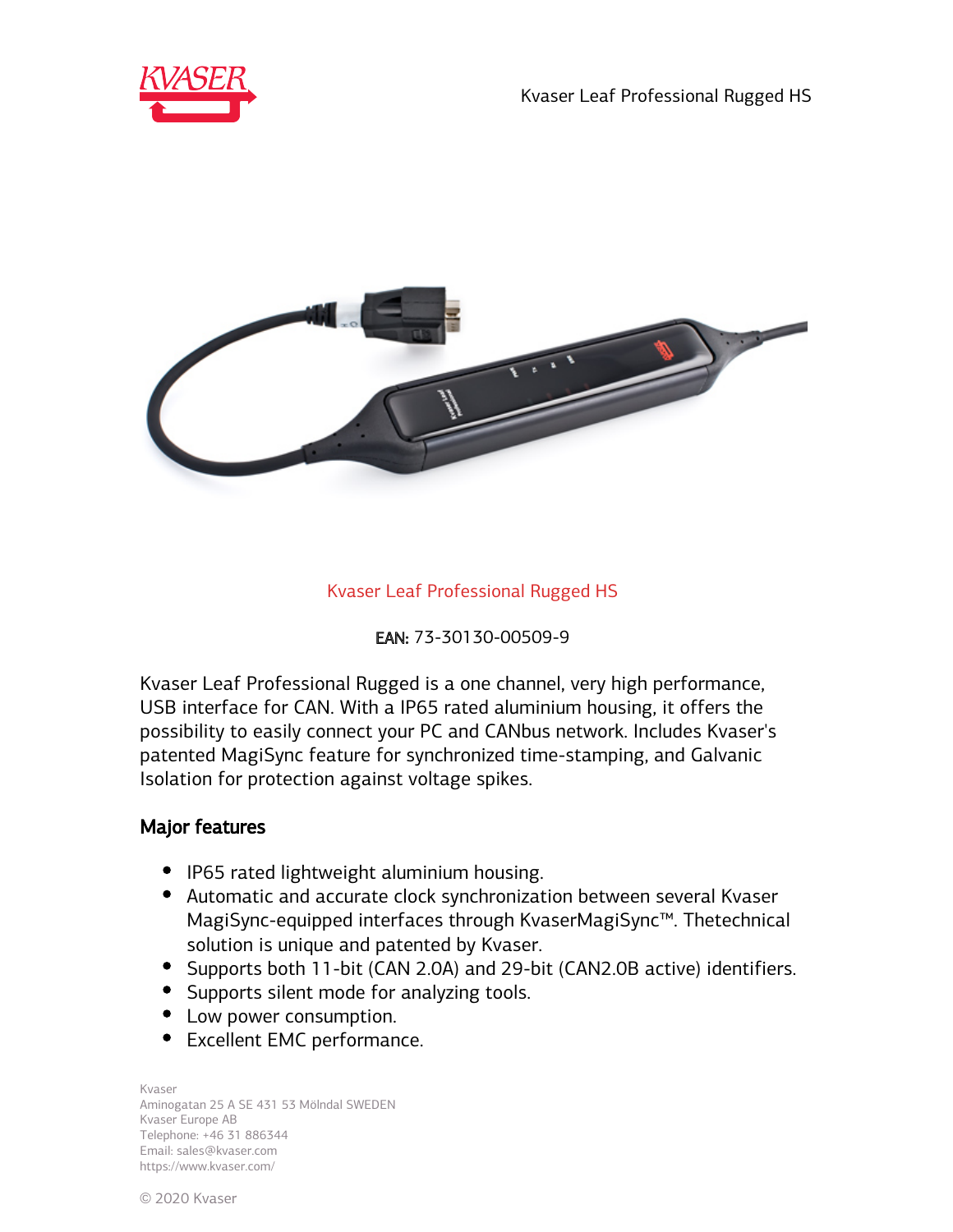

- Polyurethane cabling for extreme environments.
- Galvanic isolation of the CAN bus driver stageto protect the hardware.
- 100% compatible with applications written for all Kvaser hardware with Kvaser's CANlib.
- Equipped with a 110 cm (44 in.) long USB cable and a 30 cm (12 in.) long CAN cable.
- Interfaces the CAN bus with a 9-pin D-SUB connector.
- Designed for USB 2.0, backward compliant with USB 1.1.
- Quick and easy Plug-and-Play installation.

## **Warranty**

2-Year Warranty. See our General Conditions and Policies for details.

## Support

• Free Technical Support on all products available by contacting support@ kvaser.com.

## **Software**

- Documentation, software and drivers can be downloaded for free at www.kvaser.com/downloads.
- Kvaser CANLIB SDK is a free resource that includes everything you need to develop software for the Kvaser CAN interfaces. Includes full documentation and many program samples, written in C, C++, C#, Delphi, and Visual Basic.
- All Kvaser CAN interface boards share a common software API. Programs written for one interface type will run without modifications on the other interface types!
- J2534 Application Programming Interface available.
- RP1210A Application Programming Interface available.
- On-line documentation in Windows HTML-Help and Adobe Acrobat format

Kvaser Aminogatan 25 A SE 431 53 Mölndal SWEDEN Kvaser Europe AB Telephone: +46 31 886344 Email: sales@kvaser.com https://www.kvaser.com/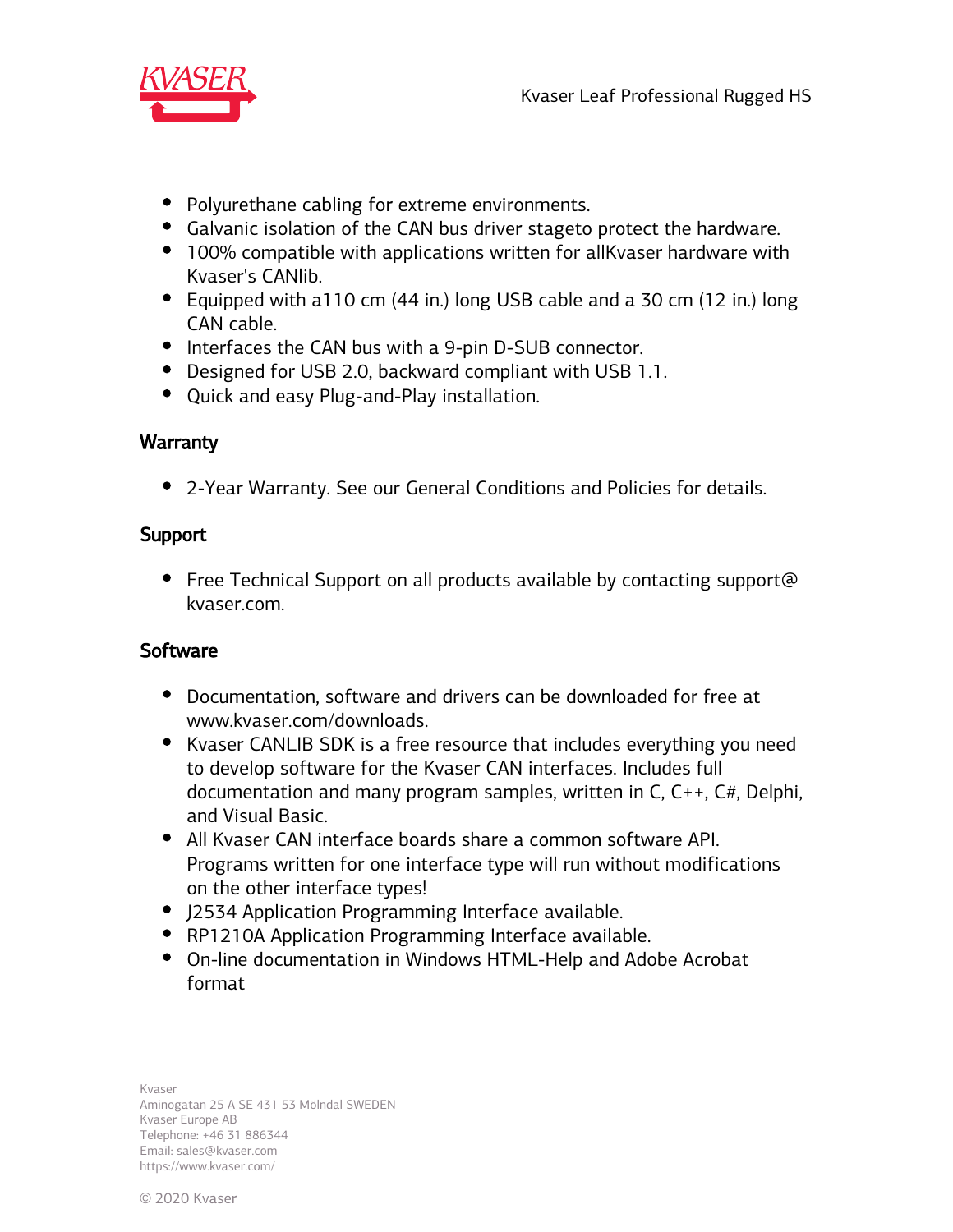

## TECHNICAL DATA - KVASER LEAF PROFESSIONAL RUGGED HS

| <b>IP CLASS</b>            | <b>IP65</b>                                    |
|----------------------------|------------------------------------------------|
| <b>GALVANIC ISOLATION</b>  | Yes                                            |
| API, LICENCED              | None                                           |
| <b>CLOCK SYNC</b>          | Yes                                            |
| <b>CERTIFICATIONS</b>      | CE, RoHS                                       |
| ERROR FRAME DETECTION      | Yes                                            |
| <b>ON-BOARD BUFFER</b>     | Yes                                            |
| ERROR COUNTERS READING     | Yes                                            |
| MINIMUM BITRATE (KBPS)     | 5                                              |
| <b>RUGGED</b>              | Yes                                            |
| <b>CASING MATERIAL</b>     | Aluminium                                      |
| HEIGHT (MM)                | 20                                             |
| PRODUCT GROUPS             | Leaf                                           |
| TIMESTAMP RESOLUTION (US)  | $\mathbf{1}$                                   |
| PC INTERFACE               | <b>USB</b>                                     |
| DATABASE DBC SUPPORT       | No                                             |
| SOUND                      | Yes                                            |
| <b>CURRENT CONSUMPTION</b> | Typical 70mA                                   |
| <b>ON-BOARD TX BUFFER</b>  | Yes                                            |
| NETWORK CHANNEL(S)         | 1 x CAN HS                                     |
| OPERATING SYSTEM           | Win XP, Linux, Win 7, Win Vista, Win 10, Win 8 |
| SILENT MODE                | Yes                                            |
| ERROR FRAME GENERATION     | Yes                                            |
| EMBEDDED SCRIPT            | No                                             |
| <b>STATUS</b>              | Active                                         |
| ON-BOARD RX BUFFER         | Yes                                            |
| <b>CB BOARD</b>            | No                                             |

Kvaser

Aminogatan 25 A SE 431 53 Mölndal SWEDEN Kvaser Europe AB Telephone: +46 31 886344 Email: sales@kvaser.com https://www.kvaser.com/